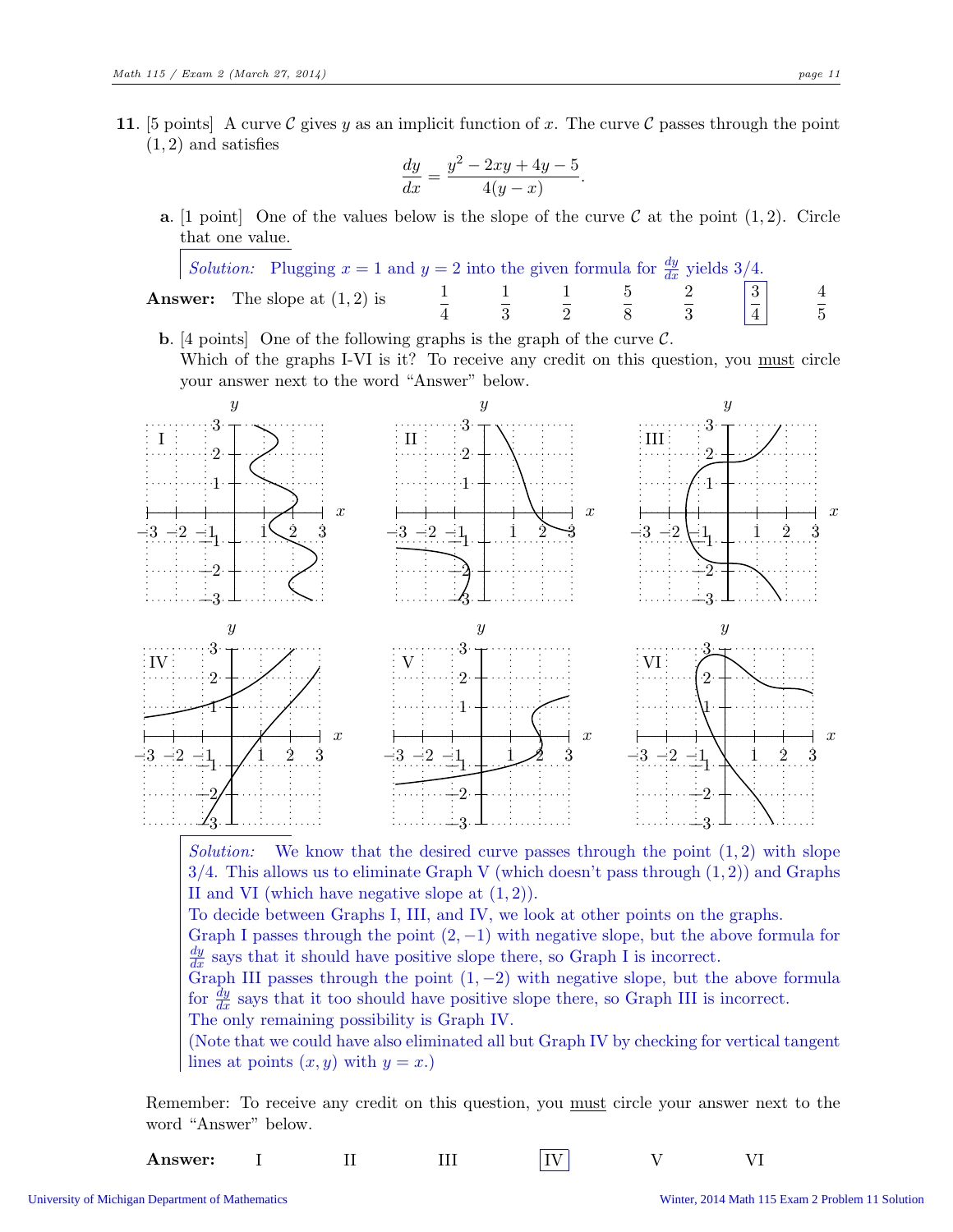2. [12 points]

Let  $f$  be the piecewise linear function with graph shown below.



**a**. [2 points] Let  $j(x) = e^{g(x)}$ . Find  $j'(2)$ .

The table below gives several values of a differentiable function  $g$  and its derivative  $g'$ . Assume that both  $g(x)$  and  $g'(x)$  are invertible.

| $\boldsymbol{x}$  |            |   |           |
|-------------------|------------|---|-----------|
| q(x)              | 21         | G | $-\sigma$ |
| (x <sup>2</sup> ) | $1 \Omega$ |   |           |

You are not required to show your work on this problem. However, limited partial credit may be awarded based on work shown.

For each of parts a.-f. below, find the value of the given quantity. If there is not enough information provided to find the value, write "NOT ENOUGH INFO". If the value does not exist, write "DOES NOT EXIST".